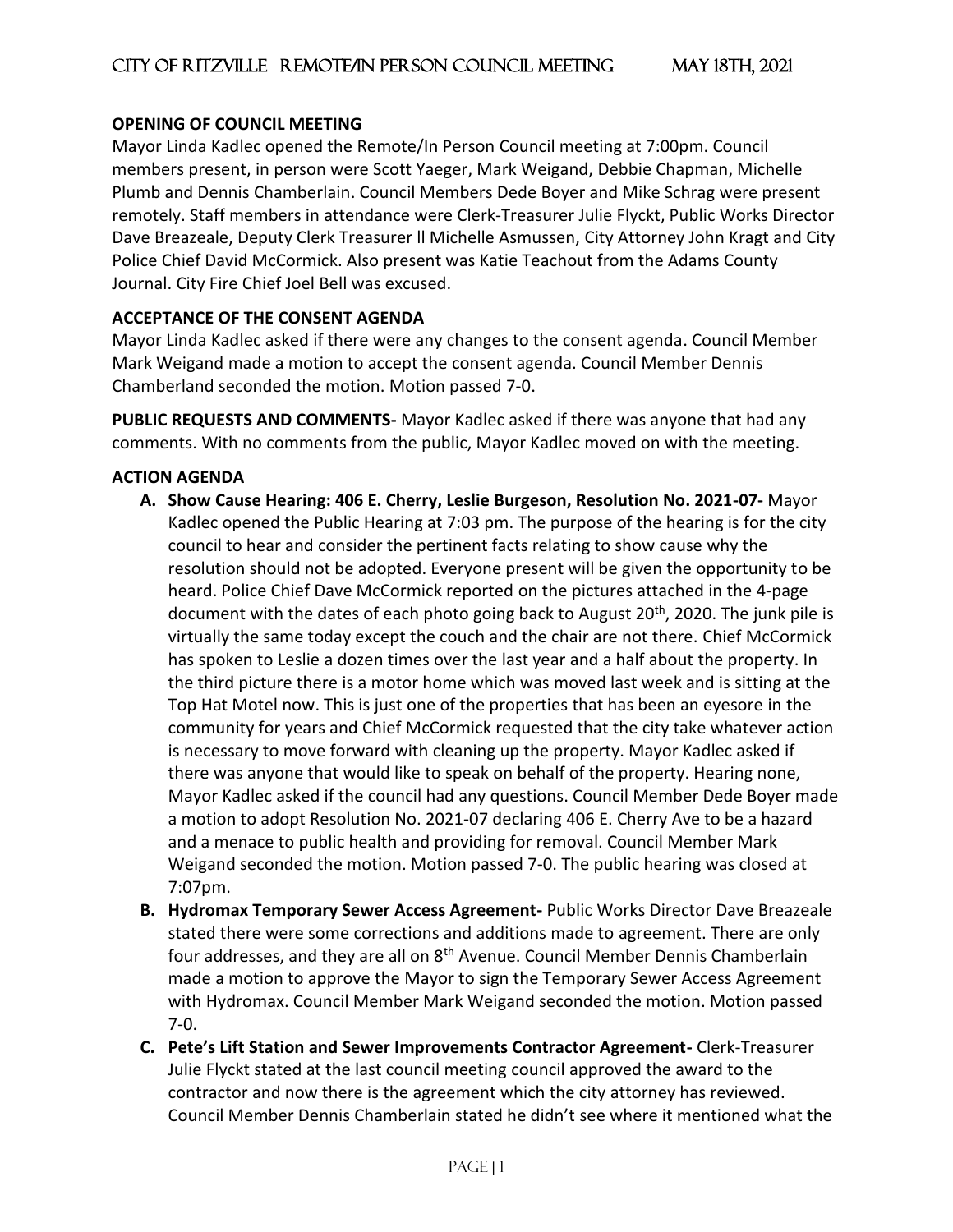bond amount was for the contractor to carry. Council Member Scott Yaeger stated it is \$1,162,448.28 which is stated on page two. Council Member Scott Yaeger made a motion to approve the mayor to sign the contract agreement and date the payment bond for the Pete's Lift Station and Sewer Improvement Contract with POW Contracting, Inc. Council Member Dennis Chamberlain seconded the motion. Motion passed 7-0.

- **D. STIP Plan, Set Public Hearing for June 15th –** Council Member Scott Yaeger stated that the STIP is the City's Six Year Transportation Program. Scott sent a draft plan to Julie Flyckt & Dave Breazeale to review. Usually, we just roll over what plans need to be done from the prior plan but there is discussion to add a few more projects to the list. One of the projects is adding a shared path for SR261 from I-90 westbound off ramp to Loves. Through the work with the WSU group to revitalize the Downtown, there is also discussion to add Broadway Avenue sidewalk and parking to the plan. There was a safe path to school route that was talked about at one point and 6<sup>th</sup> Ave may be a good place to start. Clerk-Treasurer Julie Flyckt stated as part of that plan every year in June we have to hold a public hearing and then the council has to approve the plan by the end of June. Council Member Scott Yaeger made a motion to set the public hearing for the City's 2022-2027 Six Year Transportation Improvement Program June 15<sup>th</sup>. Council Member Debbie Chapman seconded the motion. Motion passed 7-0.
- **E. Main Ave. Seal Coat and ADA Ramps Project Contract-** Council Member Scott Yaeger stated they had a pre-con meeting today at 11:00am with the contractor Corridor Construction. The start date is May 20<sup>th</sup> and complete date will be July  $1<sup>st</sup>$  for the ADA ramps. This includes every ramp from Palouse to Jackson except for the ones on the south side of Main at Washington, at the Pastime and Columbia Bank. There will be no work during Memorial Day weekend from May 28<sup>th</sup> to June 2<sup>nd</sup>. The bid was awarded at the last council meeting and the next step is for the council to approve the contract agreement and dating the bond. The next phase will be the county coming in and chip sealing that section and then there will need to be a contract for a slurry seal. Council Member Scott Yaeger made a motion to approve the mayor to sign the contract and date the contract bond for the Main Ave Seal Coat & ADA Ramps Project with Corridor Construction. Council Member Dennis Chamberlain seconded the motion. Motion passed 7-0.

### **DISCUSSION AGENDA**

- **A. Water Project Progress Report-** Ben Varela from Varela stated that they are scheduled to start construction for Pete's Lift Station on June  $3<sup>rd</sup>$  and working on scheduling a precon next week with POW. Well 8 design is complete, which was sent to Rural Development 3 weeks ago for review. Water main replacement is about 90% designed other then we need to come and walk the intersections and take a look at the valves for replacement. Council Member Scott Yaeger gave an update on Weber and Galbreath Way bid opening which was held last Friday. There were 3 bids submitted and we are waiting on Varela's bid award recommendation.
- **B. Chapter 8.20 Parking Prohibitions, Chapter 8.24 Handicapped Parking, and Chapter 8.40 Stopping, Standing, and Parking Amendment, Ordinance 2153-** Council Member Mark Weigand stated he was very upset about taking parking away from Fairway and has had some of the neighbors complain about it as well. Chief McCormick stated that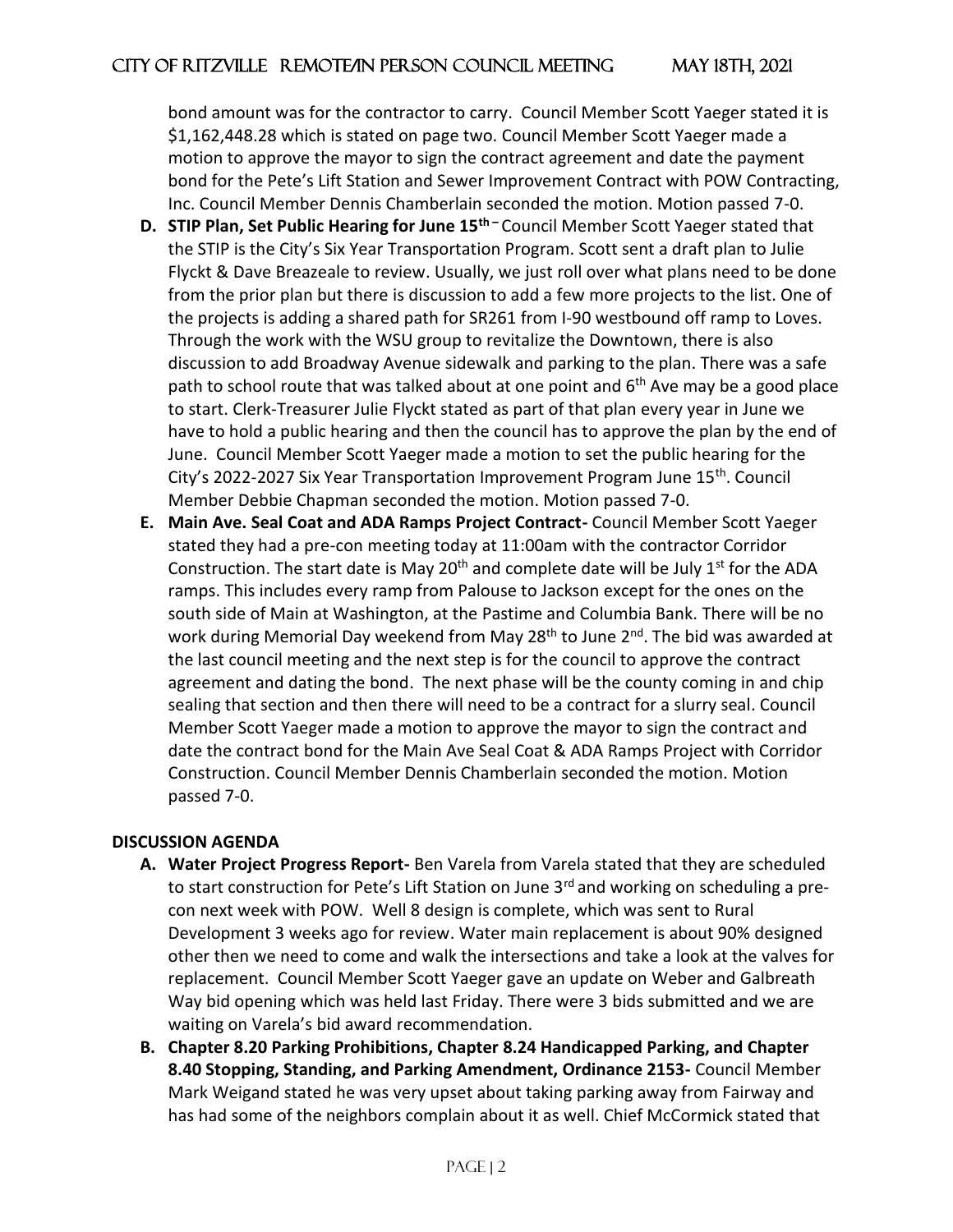he had a semitruck that used to park up there all the time, which is what originally brought the no parking to our attention because traffic could not get by when he had that big semi parked there. We fought with him a lot, he tore the sign down and we would put them back up. People that live up there don't park on that side of the street because they get hit with golf balls all the time. The only time I see cars parked up there is southwest of the culvert, where the street is a little wider. Mayor Kadlec stated the ones that she sees might be a problem would be the 5-minute parking areas, how are you going to police those and that will be really difficult. Council Member Dennis Chamberlain stated the goal of the License & Rules Committee was to bring the ordinance into sync with the signs that were already there and existing and making sure our ordinances are up to date, so they are enforceable by the police department. Council Member Debbie Chapman stated RCW 44.04, the word handicap parking needs to be changed to disabled parking. Clerk-Treasurer Julie Flyckt stated just because you see a lot of red changes on the document there are not a lot of changes as it is being updated to meet what we currently have in place. For the people in the community that are asking, on the ordinance itself, it states what has changed. All of the documents are on the website for the public to view as we do not post the whole document in the newspaper, and they can also come into city hall or call to get a copy.

#### **MAYOR UPDATES**

A. Clean Up Week- Mayor Kadlec reminded everyone clean up week is May 23<sup>rd</sup>-29th.

### **DEPARTMENT UPDATES**

- **A. City Attorney-** John Kragt stated he is working on a couple of contracts that he has reviewed.
- **B. Public Works-** Public Works Director Dave Breazeale stated we have cleanup day next week and the crew is gearing up for appliance pick up day. The crew is working on the irrigation project, and they got the meter installed today with all the ports. Breazeale met with Dede Boyer to discuss the beautification project at the stagecoach Katie Teachout from the paper was up there for the meeting and there is a picture and article in the newspaper. Breazeale got an estimate from the guy that was doing the mortar work at Schoesler's building for the cemetery building so he can mortar in the doorways so the building is secured, and it will be \$2,700 to do the three doorways. He also spoke to Greg Baker from Verizon on the Standpipe, and he is still working on the process of what it is going to take to fix it. There will be a water and sewer hook up for Mike Miller up on the old high school lot in the next couple weeks. The crew is getting everything cleaned up, sprayed, and mowed at the cemetery and around town for Memorial Day.
- **C. Police-** Police Chief Dave McCormick stated they are continuing to tag and tow junk vehicles. They have gotten really good compliance with most people who have been tagged. Chief McCormick has been following up on nuisance properties that are currently in process. They continue to work with Lexipol and soon the first draft of the policies will be sent to council for review. Next Wednesday is Law and Justice Day at the courthouse with a mock trial and the city will have a patrol car outside. There are two 5<sup>th</sup> grade classes that will be coming down for the hour and a half presentation.